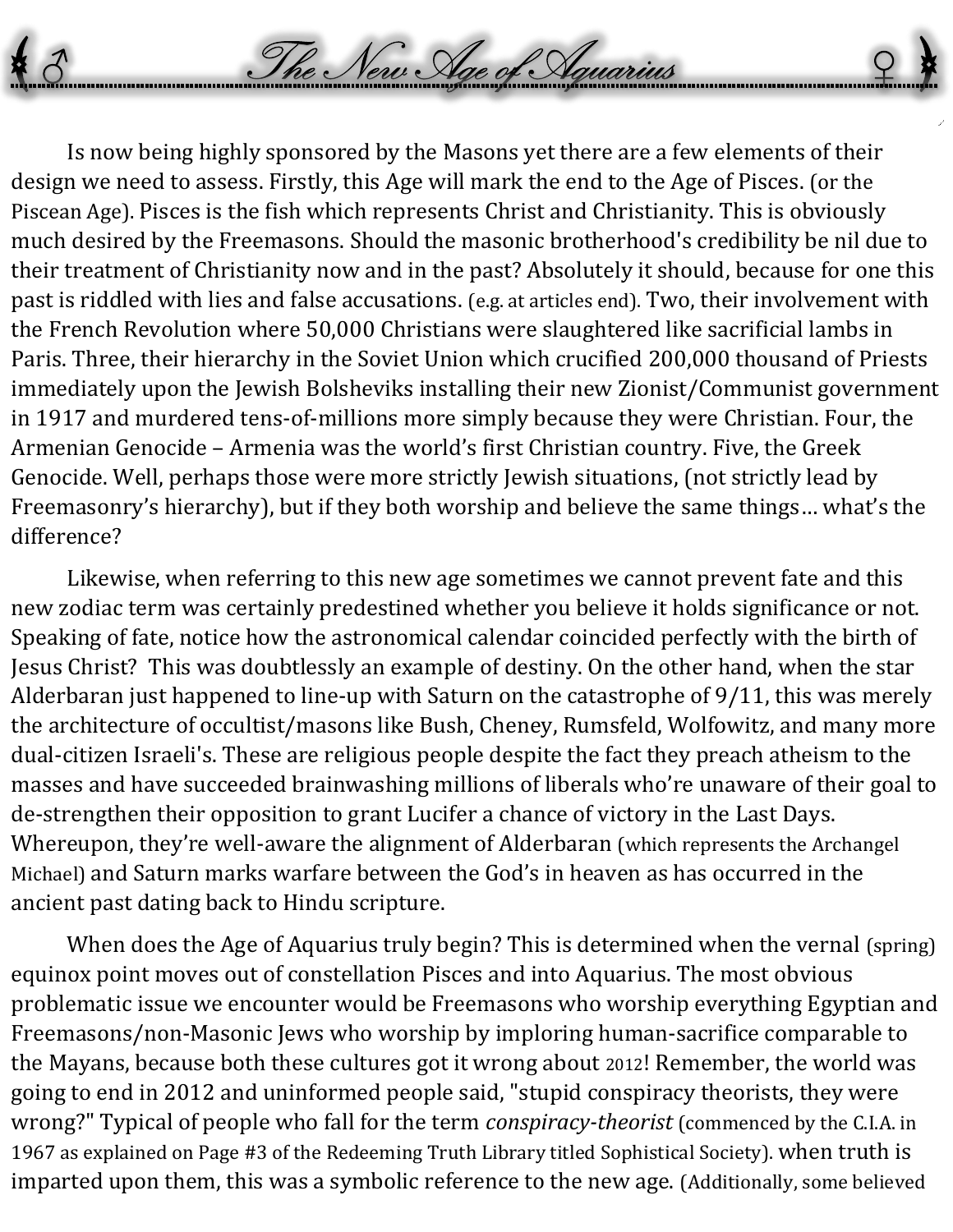the Mayans were also claiming 2012 to be the year the planet Nibiru returned and collided with earth.). Hold on to your hats Freemasons.... you must wait almost another 600 YEARS!!

The Babylonians and Greeks meddled with the existing constellations until *[Ptolemy](http://siderealist.com/occupy-astrology.html#ptolemy)* of the Roman Empire wrote the first Tropical ephemeris in 118 CE. His mistake was using merely 12 signs as a replacement for the original 13. In the years since then, this system has gotten completely disorganized and unreliable. Ptolemy's changes plunged us into confusion and has sped us up hundreds of years into the future. In addition, many anticipate an impending change in consciousness that won't really occur for a long, long time.

• Ptolemy reminds me of another soul from Rome, one Pope Gregory XIII who in 1582 introduced the 12 month Gregorian Calendar featuring a once-in-a-four-year leap-year. Prior to the madness which resulted in humanity becoming obsesses with schedules and marking X's on calendars, there was 13 moon cycles and each consisted of an even 28 days!

The visible reality of astronomical time, according to NASA and the International [Astronomical Union, d](http://http/www.iau.org)ispels the notion that the age of Aquarius is just around the corner, instead pointing to a completely different reality.

The precession wasn't the only thing Ptolemy omitted. He removed Ophiuchus, inserted Libra, and homogenized all the signs into perfectly identical 30 degree slices of a galactic pizza pie. Actually, each constellation gets a different share of the 360 degree circle of the Zodiac, according to the time it takes for the Sun to travel through the sign. For example, Virgo occupies around 45 degrees of the circle, while Pisces occupies 38 degrees, and Aquarius, only 24.

## Following page:

This diagram from [Nick Fiorenza](http://lunarplanner.com/) shows the vernal equinox and sign cusps in the 3 astrological systems. The tropical system is fixed on Aries, and therefore shows no change since Ptolemy's time. The sidereal system, which does factor in the precession, shows that the vernal point has moved to within 5 degrees of Aquarius as of 2000 CE. The vernal point in 13 sign astrology, shown on the outer ring of astronomical time, is about 8 degrees away from Aquarius.

The length of each age is determined by the number of degrees of the Zodiac sign. The age of Pisces started in 68 BCE, and because Pisces occupies about 10 percent of the ecliptic, its age lasts almost 2700 years. Belgian astronomer and mathematician Jean Meeus (who uses the 13 sign system) reckons we won't cross over into Aquarius until 2597 CE. The Austrian astronomer Hermann Haupt places the start of the Aquarian Age at 2595 CE.

The true reckoning of the Age of Aquarius shows that we'll be in the Age of Pisces for another 25 future generations. The Piscean age will continue long after we all are dead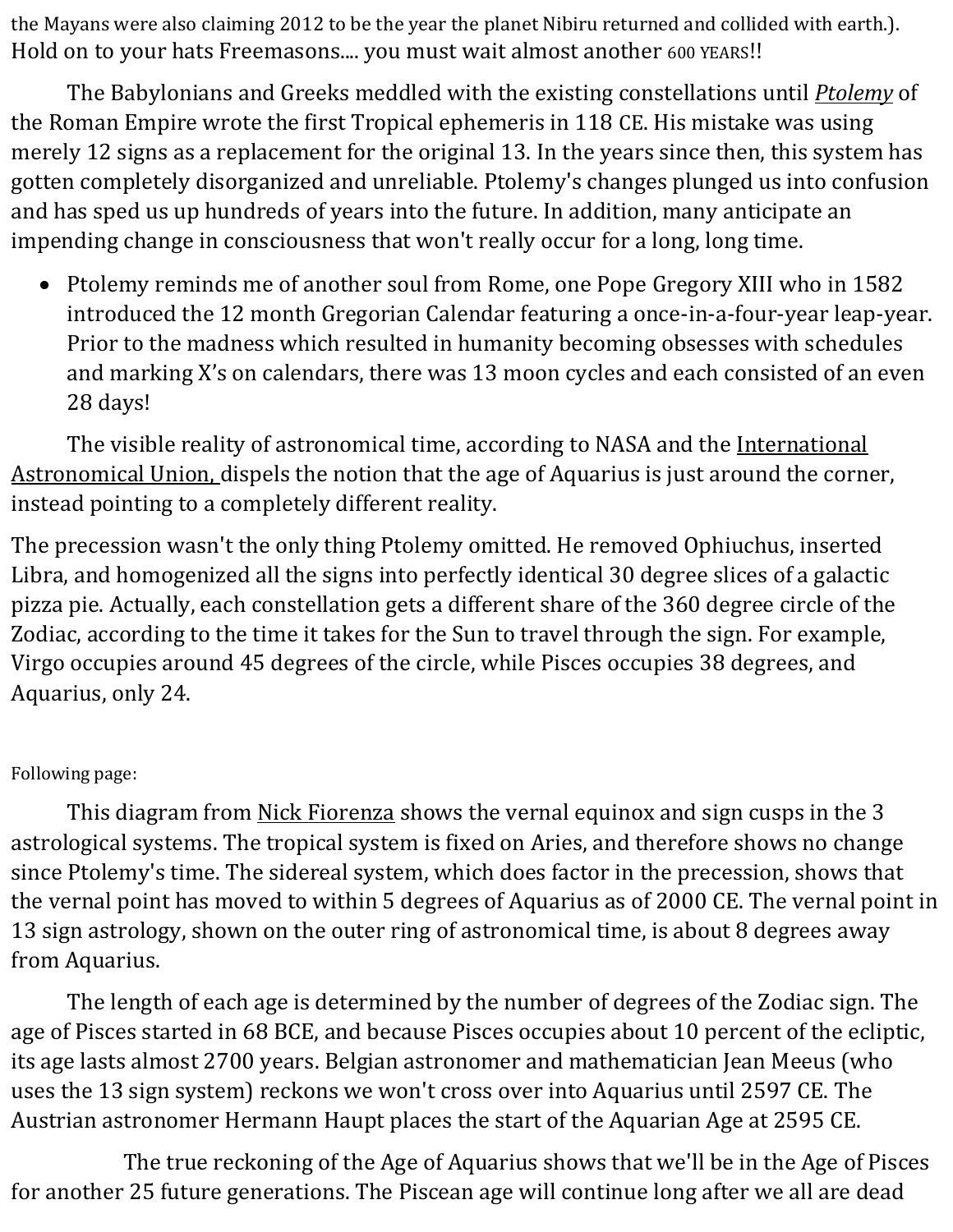and gone. If humanity survives another 600 years, perhaps our successors will enjoy the benefits the Age of Aquarius.

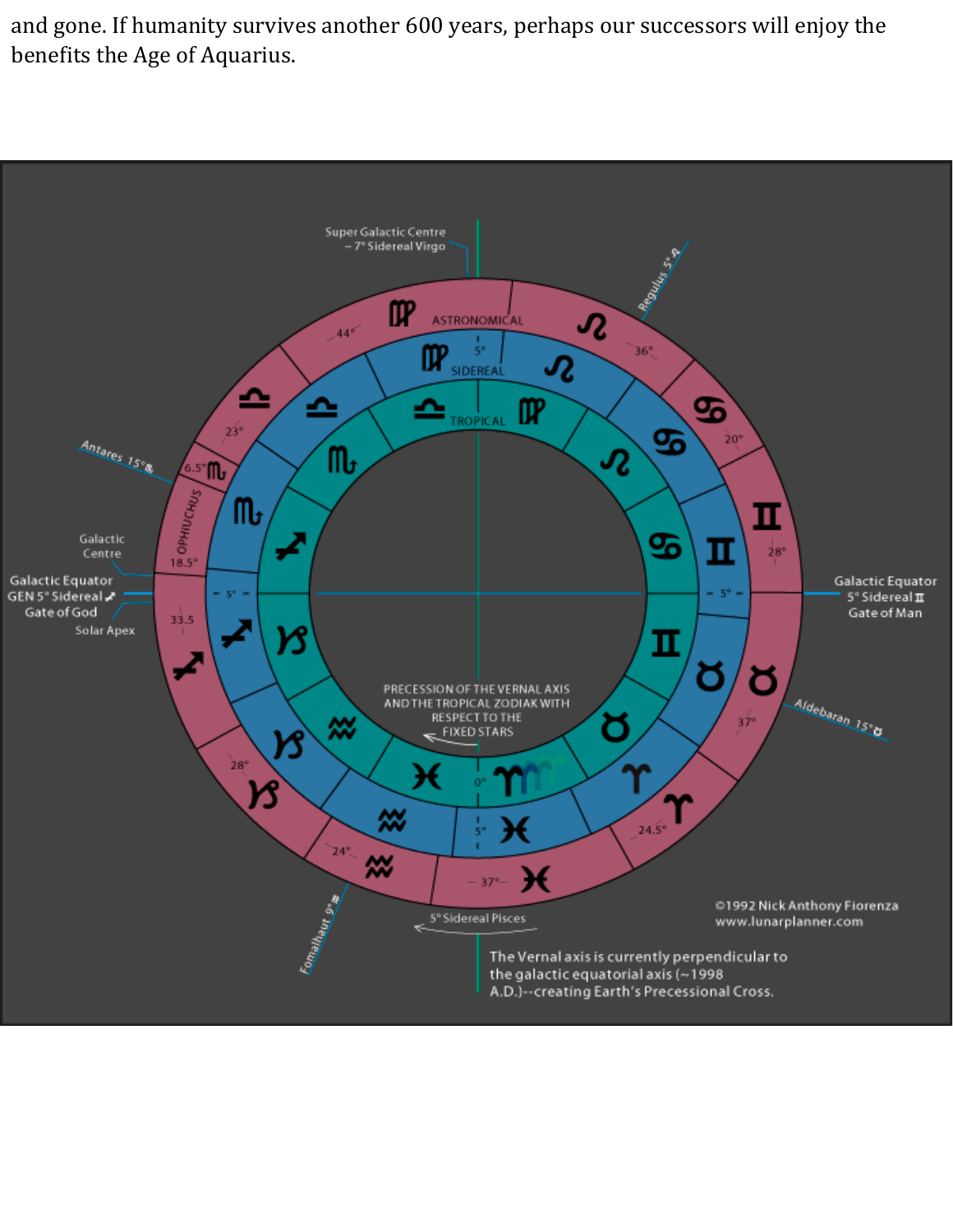

In an image from [Gone Fishing,](http://gone-fishing.org/) the two fish of Pisces are seen tugging in separate directions, the hallmark of the last sign in the Zodiac. The vernal equinox can be seen intersecting Pisces, and its future host, Aquarius, can be seen by its water jug further along the ecliptic.

## Sources – *My brain S.P.* & *Earth Sky*

From Earth Sky - "It has been a wild ride in this Age of Pisces, starting with the uplifting in consciousness against the slave culture of Rome, yet has been rife with conflict and war ever since. Pisces is marked by polarization, its symbol of two fish is endemic of the differentiation of the world's people. Empires and nations have all come and gone, leaving behind a trail of blood and tears. Should we expect more of the same for the next 600 years?"

Now this is the type of an uneducated comment above, (believing any propaganda the mason's feed you), will have the masons succeeding in getting what the desire out of this age of Aquarius. There was never a more peaceful period in the history of humankind than the era when Christianity had engulfed Europe. It's actually become a common argument of Protestants to claim the Catholic Church murdered 50 million men, but this isn't merely true, it's an absolutely retarded statement. One man, Carrol wrote this in his book without any evidence. *Thou shall not kill.* This would be impossible to complete by the sword anyhow. It took until the 19th century to have a five-year war with death totals thought to be unthinkable up until that time. The American Civil War had roughly 630,000 men die from musket rifle balls and cannon fire.

With that mentioned, beginning with the American and French Revolutions, we've had an onslaught of Rothschild orchestrated wars. The Civil War was no different as the Confederate's most powerful man was Benjamin Judah, a Rothchild agent who fled back to London at wars closing. In addition, the revered American Freemason, whose entombed in Washington D.C.'s 33rd Degree headquarters and who wrote Morals and Dogma a blueprint for the NOW take-over, Albert Pike was one of Judah's Confederate General. If southerners only knew who were truly in control of their confederacy and their plans to establish to countries, both hated enemies in massive debt to the bankers.